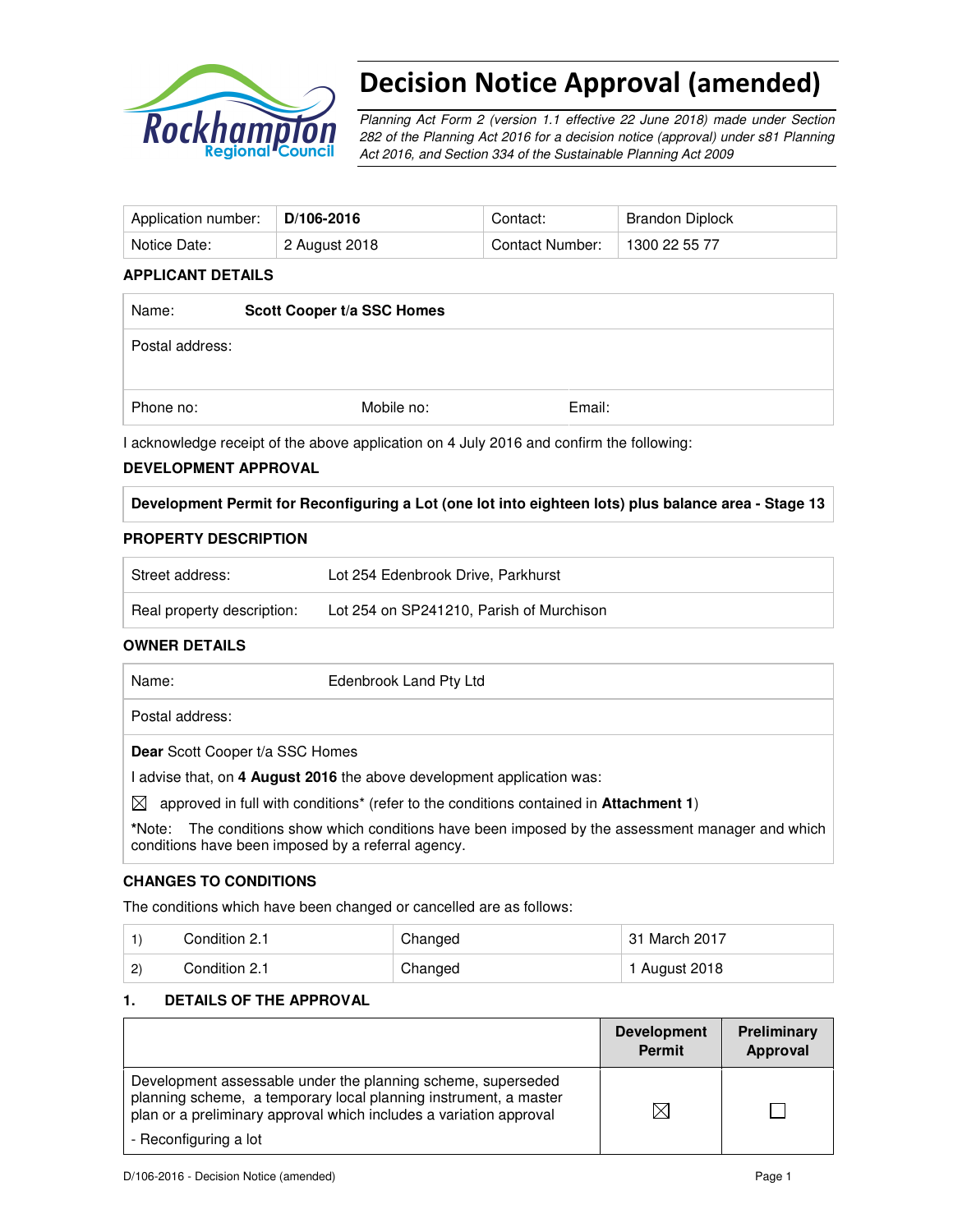# **2. CONDITIONS**

This approval is subject to the conditions in Attachment 1.

### **3. FURTHER DEVELOPMENT PERMITS REQUIRED**

Please be advised that the following development permits are required to be obtained before the development can be carried out:

| Type of development permit required | Subject of the required development permit |
|-------------------------------------|--------------------------------------------|
| <b>Operational Works</b>            | Road Works                                 |
|                                     | Sewerage Works                             |
|                                     | <b>Water Works</b>                         |
|                                     | Stormwater Works                           |
|                                     | Site Works                                 |
|                                     | Inter-allotment Drainage Works             |

#### **4. REFERRAL AGENCIES** NIL

#### **5. THE APPROVED PLANS**

**The approved development must be completed and maintained generally in accordance with the approved drawings and documents:** 

| <b>Plan/Document Name</b>                 | <b>Plan/Document Reference</b> | Dated        |
|-------------------------------------------|--------------------------------|--------------|
| Proposal Plan                             | 1063-ROL1 / Rev 1              | 16 May 2016  |
| <b>Preliminary Infrastructure Details</b> | 1063-ROL2 / Rev 1              | 16 May 2016  |
| Storm Water Management - Flood<br>Mapping | 1063-ROL3 / Rev 1              | 16 May 2016  |
| Storm Water Management - Water<br>Quality | 1063-ROL4 / Rev 1              | 16 May 2016  |
| Staging Details and Pathway Strategy      | 1063-ROL5, Revision 1          | 16 May 2016  |
| Concept Landscape Plan                    | 1063-ROL6, Revision 1          | 16 May 2016  |
| <b>Building Setback Details</b>           | 1063-ROL7, Revision 2          | 31 July 2018 |

#### **6. CURRENCY PERIOD FOR THE APPROVAL**

The standard relevant periods stated in section 85 of Planning Act 20016 apply to each aspect of development in this approval, if not stated in the conditions of approval attached.

# **7. STATEMENT OF REASONS**

| <b>Description of the</b><br>development |    | The proposed development is for Reconfiguring a Lot (one lot into eighteen<br>lots) plus balance area - Stage 13                                                                                                                                                                                                                                              |  |
|------------------------------------------|----|---------------------------------------------------------------------------------------------------------------------------------------------------------------------------------------------------------------------------------------------------------------------------------------------------------------------------------------------------------------|--|
| <b>Reasons for decision</b>              | a) | The proposed change will not impact the amenity of the adjoining<br>allotment:                                                                                                                                                                                                                                                                                |  |
|                                          | b) | Assessment of the development against the relevant zone purpose,<br>planning scheme codes and planning scheme policies demonstrates<br>that the proposed development will not cause significant adverse<br>impacts on the surrounding natural environment, built environment and<br>infrastructure, community facilities, or local character and amenity; and |  |
|                                          | C) | The proposed change does not compromise the relevant State Planning<br>Policy.                                                                                                                                                                                                                                                                                |  |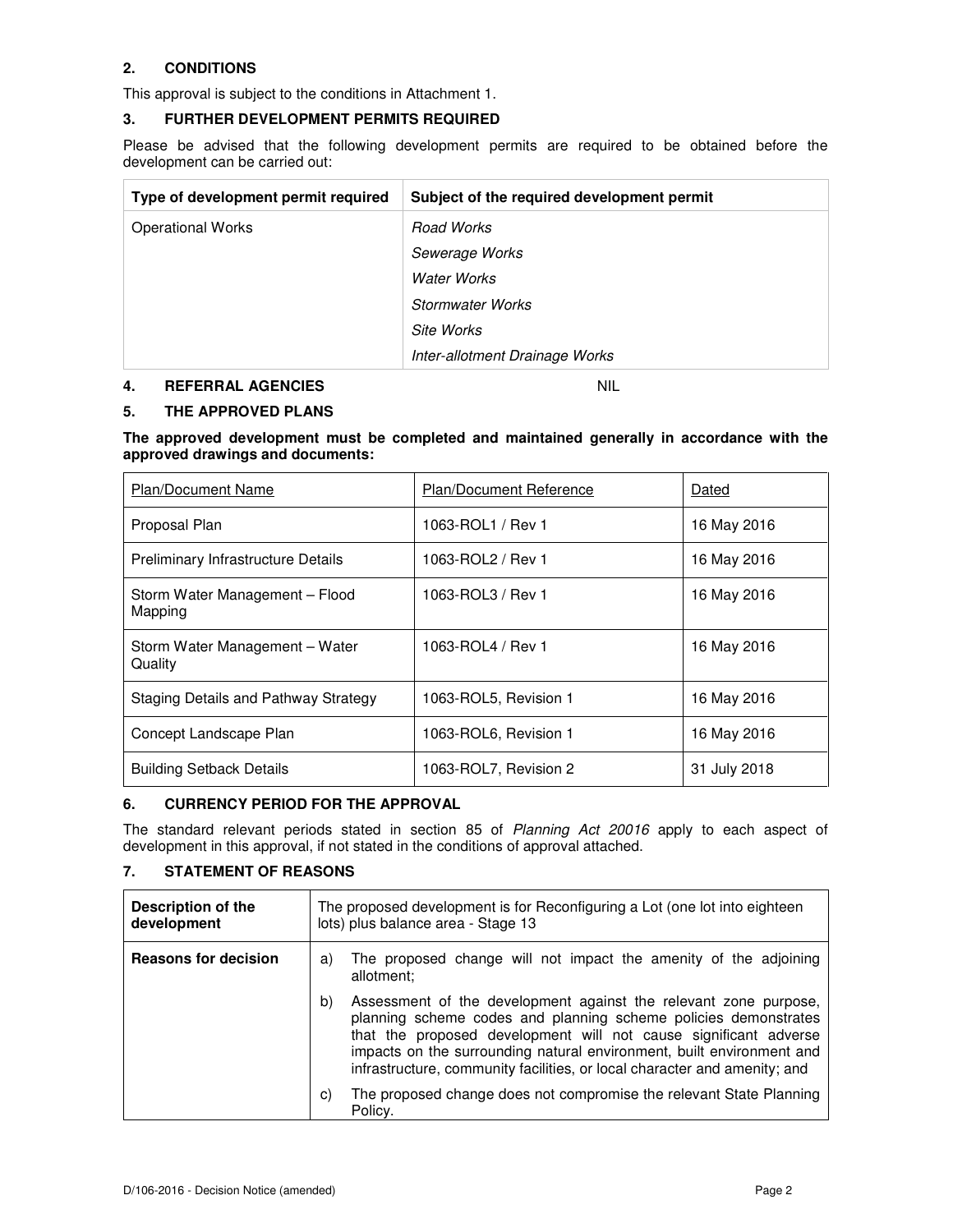| <b>Assessment</b><br><b>Benchmarks</b> | The proposed development was assessed against the following assessment<br>benchmarks:                              |  |
|----------------------------------------|--------------------------------------------------------------------------------------------------------------------|--|
|                                        | Low Density Residential Zone<br>$\bullet$                                                                          |  |
|                                        | Traditional Residential Zone (as per Preliminary Approval)<br>$\bullet$                                            |  |
| <b>Matters prescribed by</b>           | The State Planning Policy - Part E;                                                                                |  |
| regulation                             | The Central Queensland Regional Plan;<br>٠                                                                         |  |
|                                        | The Rockhampton Region Planning Scheme 2015;                                                                       |  |
|                                        | Surrounding use of adjacent premises in terms of commensurate and<br>$\bullet$<br>consistent development form; and |  |
|                                        | The common material, being the material submitted with the<br>$\bullet$<br>application.                            |  |

#### **8. RIGHTS OF APPEAL**

The rights of an applicant to appeal to a tribunal or the Planning and Environment Court against a decision about a development application are set out in chapter 6, part 1 of the Planning Act 2016. For particular applications, there may also be a right to make an application for a declaration by a tribunal (see chapter 6, part 2 of the Planning Act 2016).

#### Appeal by an applicant

An applicant for a development application may appeal to the Planning and Environment Court against the following:

- the refusal of all or part of the development application
- a provision of the development approval
- the decision to give a preliminary approval when a development permit was applied for
- a deemed refusal of the development application.

An applicant may also have a right to appeal to the Development tribunal. For more information, see schedule 1 of the Planning Act 2016.

The timeframes for starting an appeal in the Planning and Environment Court are set out in section 229 of the Planning Act 2016.

**Attachment 2** is an extract from the Planning Act 2016 that sets down the applicant's appeal rights and the appeal rights of a submitter.

#### **9. WHEN THE DEVELOPMENT APPROVAL TAKES EFFECT**

This development approval takes effect:

From the time the decision notice is given  $-$  if there is no submitter and the applicant does not appeal the decision to the court.

Or

When the submitter's appeal period ends – if there is a submitter and the applicant does not appeal the decision to the court.

Or

Subject to the decision of the court, when the appeal is finally decided  $-$  if an appeal is made to the court.

## **10. ORIGINAL DECISION ASSESSMENT MANAGER**

| Tarnya Fitzgibbon<br>Name:<br>Date: 4 August 2016<br><b>COORDINATOR DEVELOPMENT ASSESSMENT</b> |
|------------------------------------------------------------------------------------------------|
|------------------------------------------------------------------------------------------------|

#### **11. ASSESSMENT MANAGER**

| Name: | Tarnya Fitzgibbon             | Signature: | Date: 2 August 2018 |
|-------|-------------------------------|------------|---------------------|
|       | <b>COORDINATOR</b>            |            |                     |
|       | <b>DEVELOPMENT ASSESSMENT</b> |            |                     |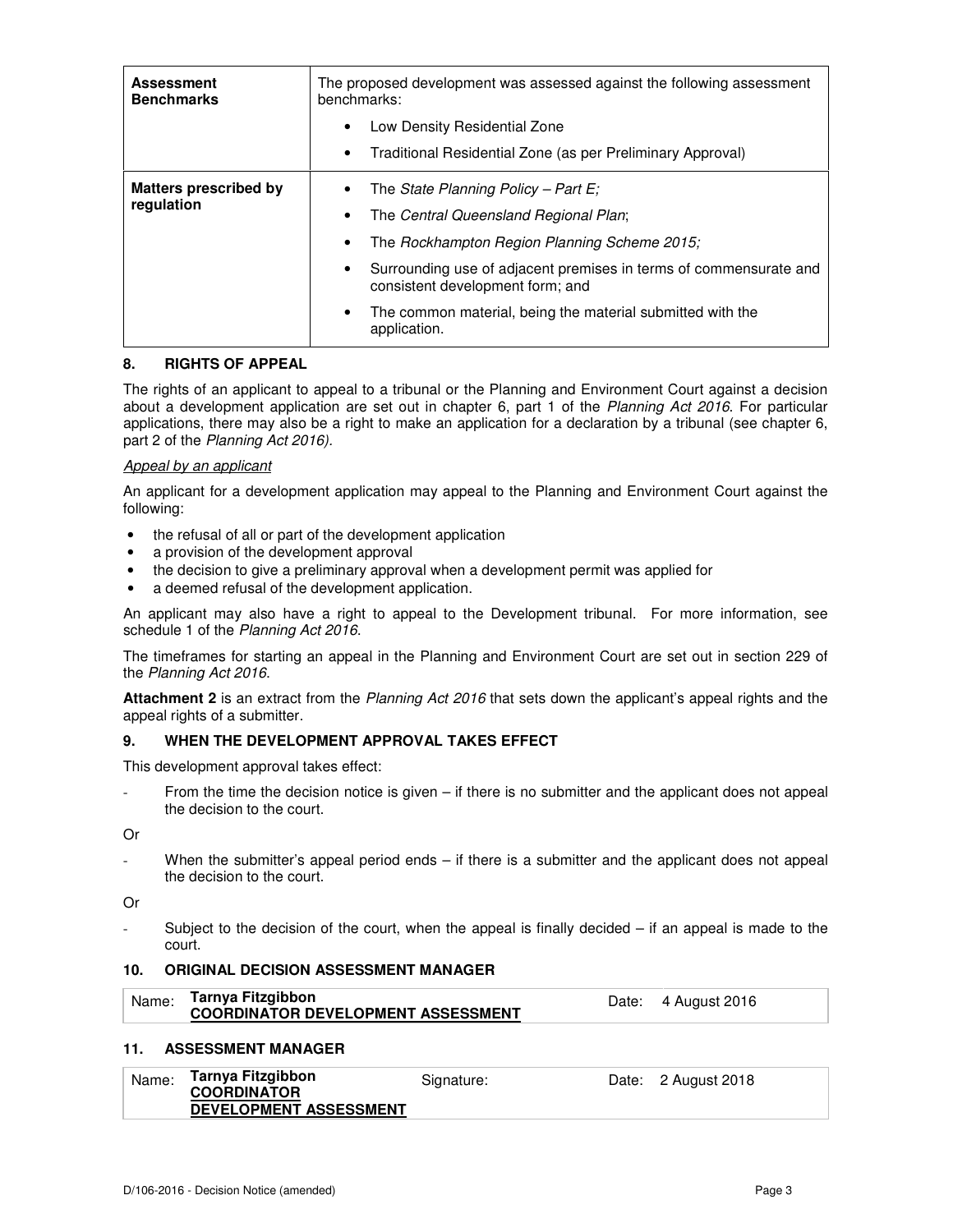# **Attachment 1 – Conditions of the approval**

**Part 1 – Conditions imposed by the assessment manager** [Note: where a condition is imposed about infrastructure under Chapter 4 of the Planning Act 2016, the relevant provision of the Act under which this condition was imposed must be specified.]

**Attachment 2—Extract on appeal rights**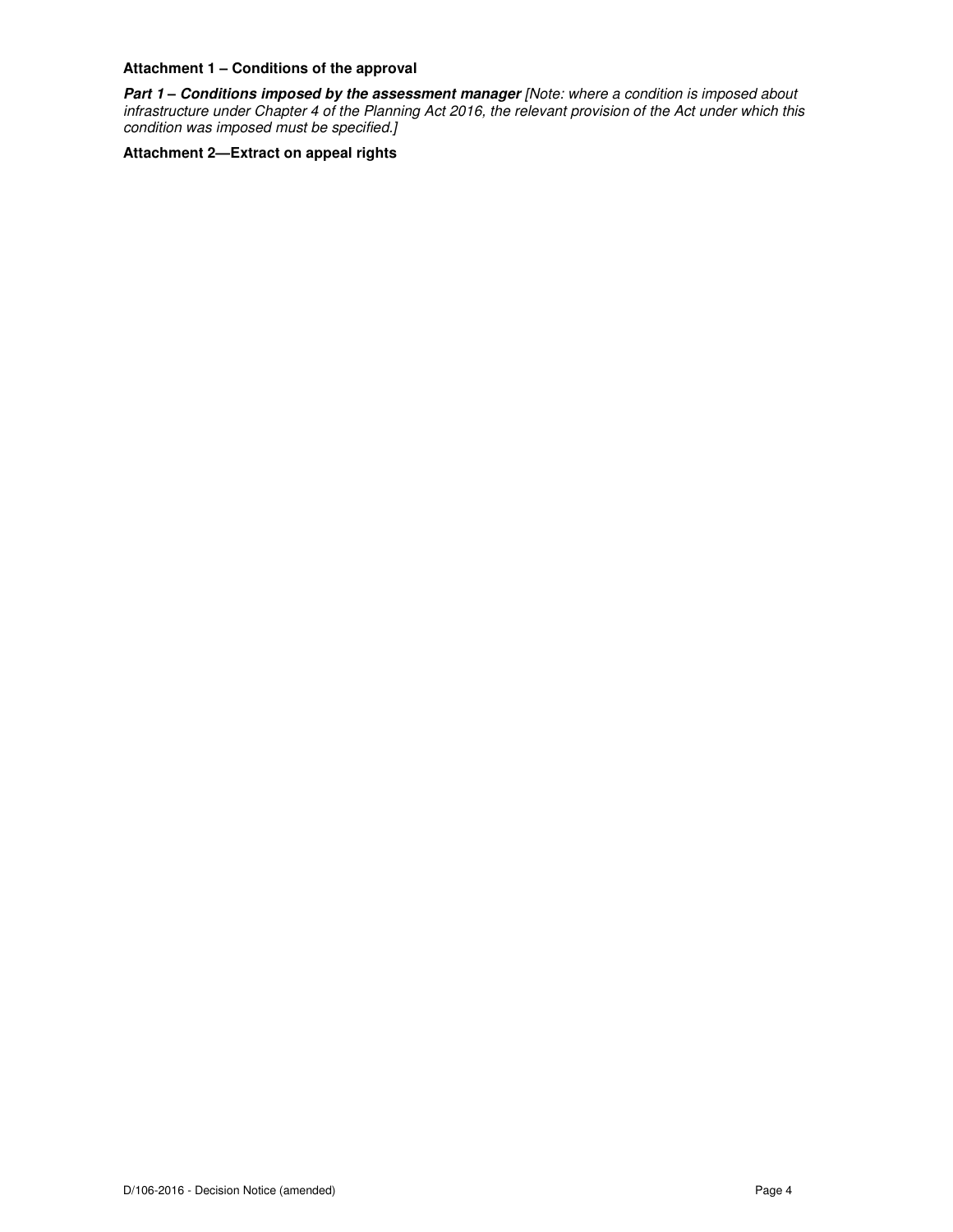

# **Attachment 1 – Part 1**

# **Rockhampton Regional Council Conditions**

PLANNING ACT 2016

# 1.0 ADMINISTRATION

- 1.1 The Developer and his employee, agent, contractor or invitee is responsible for ensuring compliance with the conditions of this development approval.
- 1.2 Where these Conditions refer to "Council" in relation to requiring Council to approve or to be satisfied as to any matter, or conferring on the Council a function, power or discretion, that role may be fulfilled in whole or in part by a delegate appointed for that purpose by the Council.
- 1.3 All conditions, works, or requirements of this development approval must be undertaken, completed, and be accompanied by a Compliance Certificate for any operational works required by this development approval:
	- 1.3.1 to Council's satisfaction;
	- 1.3.2 at no cost to Council; and
	- 1.3.3 prior to the issue of the Compliance Certificate for the Survey Plan,

unless otherwise stated.

- 1.4 Infrastructure requirements of this development approval must be contributed to the relevant authorities, where applicable, at no cost to Council, prior to the issue of the Compliance Certificate for the Survey Plan, unless otherwise stated.
- 1.5 The following further Development Permits must be obtained prior to the commencement of any works associated with their purposes:
	- 1.5.1 Operational Works:
		- (i) Road Works;
		- (ii) Sewerage Works;
		- (iii) Water Works;
		- (iv) Stormwater Works;
		- (v) Inter-allotment Drainage Works; and
		- (vi) Site Works;
- 1.6 All works must be designed, constructed and maintained in accordance with the relevant Council policies, guidelines and standards, unless otherwise stated.
- 1.7 All engineering drawings/specifications, design and construction works must be in accordance with the requirements of the relevant Australian Standards and must be approved, supervised and certified by a Registered Professional Engineer of Queensland.

# 2.0 APPROVED PLANS AND DOCUMENTS

2.1 The approved development must be completed and maintained generally in accordance with the approved plans and documents, except where amended by any condition of this development approval:

| <b>Plan/Document Name</b>                 | Plan/Document Reference | Dated       |
|-------------------------------------------|-------------------------|-------------|
| Proposal Plan                             | 1063-ROL1 / Rev 1       | 16 May 2016 |
| <b>Preliminary Infrastructure Details</b> | 1063-ROL2 / Rev 1       | 16 May 2016 |
| Storm Water Management -                  | 1063-ROL3 / Rev 1       | 16 May 2016 |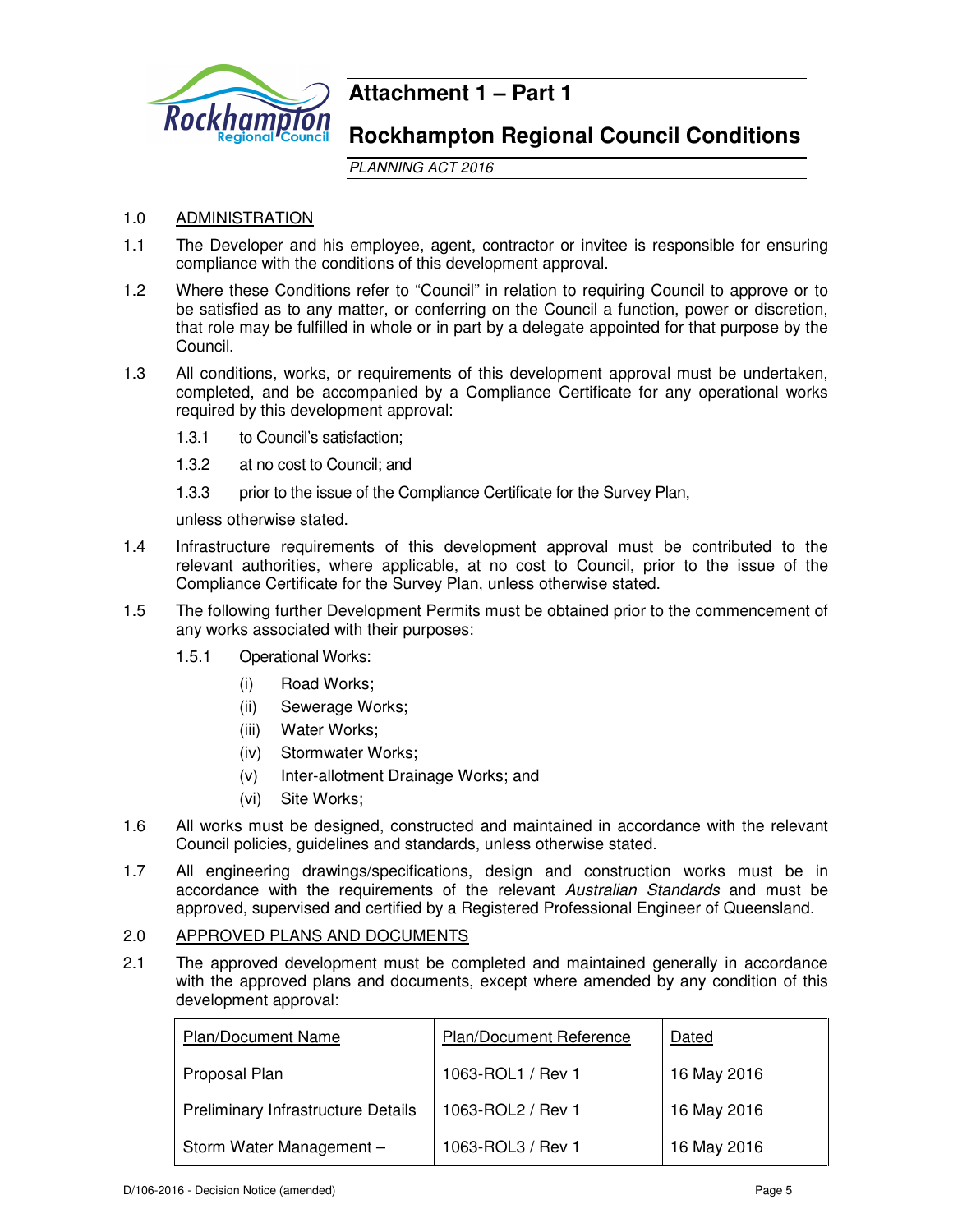| <b>Plan/Document Name</b>                        | Plan/Document Reference | Dated        |
|--------------------------------------------------|-------------------------|--------------|
| Flood Mapping                                    |                         |              |
| Storm Water Management -<br><b>Water Quality</b> | 1063-ROL4 / Rev 1       | 16 May 2016  |
| Staging Details and Pathway<br>Strategy          | 1063-ROL5, Revision 1   | 16 May 2016  |
| Concept Landscape Plan                           | 1063-ROL6, Revision 1   | 16 May 2016  |
| <b>Building Setback Details</b>                  | 1063-ROL7, Revision 2   | 31 July 2018 |

- 2.2 Where there is any conflict between the conditions of this development approval and the details shown on the approved plans and documents, the conditions of this development approval must prevail.
- 2.3 Where conditions require the above plans or documents to be amended, the revised document(s) must be submitted for approval by Council prior to the submission of an application for a Development Permit for Operational Works.

# 3.0 STAGED DEVELOPMENT

- 3.1 This development approval is for a development to be undertaken in four (4) discrete stages, namely:
	- 3.1.1 Lot 17 to Lot 18 (Stage 13A);
	- 3.1.2 Lot 1 to Lot 2 and Lot 15 to 16 (Stage 13B);
	- 3.1.3 Lot 3 to Lot 5 and Lot 12 to Lot 14 (Stage 13C); and
	- 3.1.4 Lot 6 to Lot 11 (Stage 13D),

in accordance with the approved plan (refer to condition 2.1).

The stages are required to be undertaken in chronological order.

- 3.2 Unless otherwise expressly stated, the conditions must be read as being applicable to all stages.
- 4.0 ROAD WORKS
- 4.1 A Development Permit for Operational Works (road works) must be obtained prior to the commencement of any road works on the development site.
- 4.2 All road works must be designed and constructed in accordance with the approved plans (refer to condition 2.1), Capricorn Municipal Development Guidelines, relevant Australian Standards and the provisions of a Development Permit for Operational Works (road works).
- 4.3 Any application for a Development Permit for Operational Works (road works) must demonstrate that all new roads and road reserves included in the application connect with existing constructed road(s) at the time of making the application.
- 4.4 Springbrook Close must be designed and constructed to Access Street standard, with kerb and channel and drainage infrastructure.
- 4.5 Traffic signs and pavement markings must be provided in accordance with the Manual of Uniform Traffic Control Devices – Queensland. Where necessary, existing traffic signs and pavement markings must be modified in accordance with the Manual of Uniform Traffic Control Devices – Queensland.
- 4.6 Truncations must be applied to all corner allotments.
- 5.0 SEWERAGE WORKS
- 5.1 A Development Permit for Operational Works (sewerage works) must be obtained prior to the commencement of any sewerage works on the development site.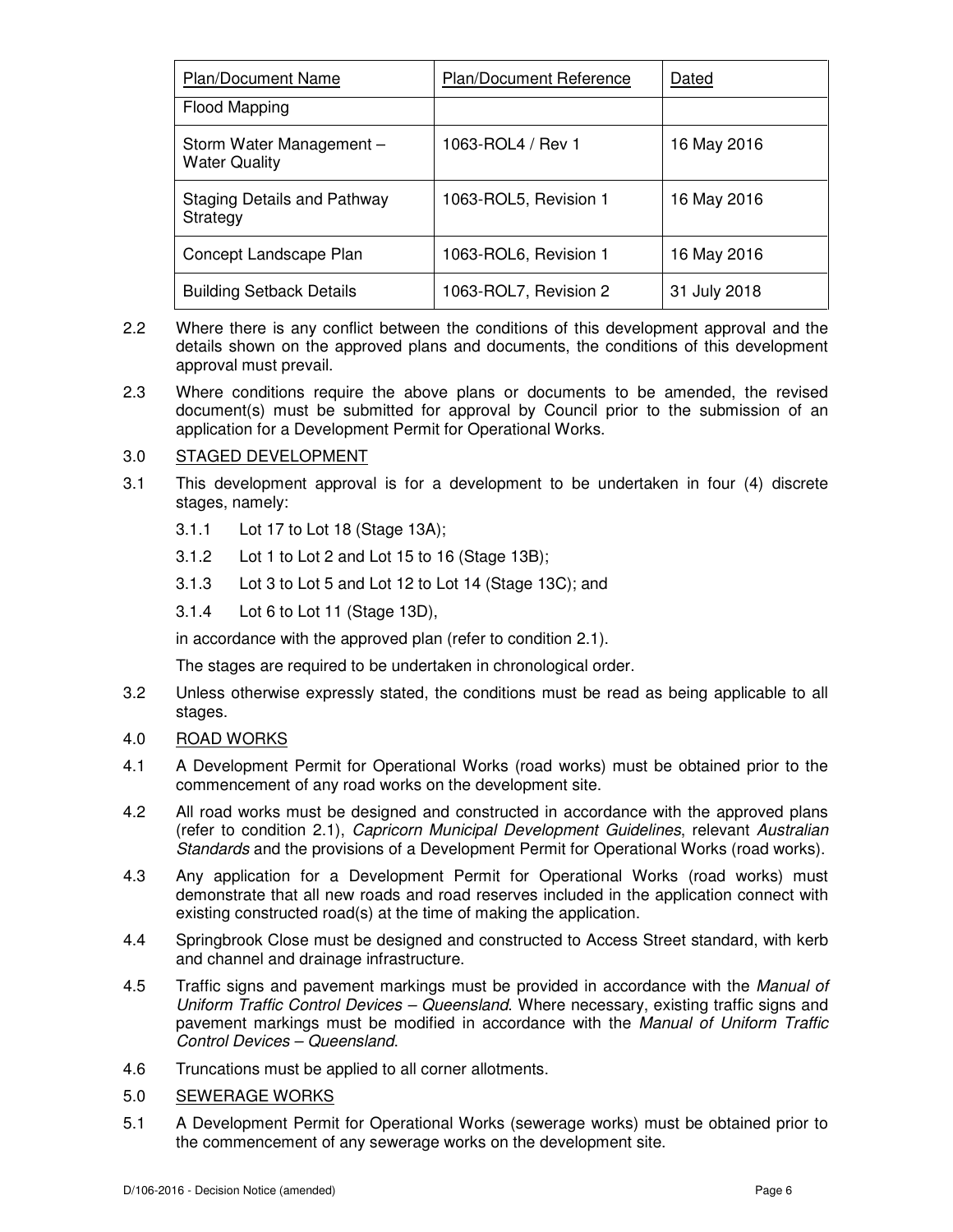- 5.2 All sewerage works must be designed and constructed in accordance with the approved plans (refer to condition 2.1), Capricorn Municipal Development Guidelines, Water Supply (Safety and Reliability) Act, Plumbing and Drainage Act and the provisions of a Development Permit for Operational Works (sewerage works).
- 5.3 All lots within the development must be connected to Council's reticulated sewerage network. Each lot must be provided with its own separate sewerage connection point, located wholly within its respective property boundary.
- 5.4 A 150 millimetre diameter non-trunk sewerage main must be constructed along the front boundary of proposed Lots 13 to 16. This main must be connected to existing access chamber located within proposed Lot 17. This non-trunk infrastructure is conditioned under section 665 of the Sustainable Planning Act 2009.
- 5.5 A 150 millimetre diameter non-trunk sewerage main must be constructed along the front boundary of proposed Lots 9 to 12. This main must be connected to existing access chamber located within development site, adjacent to proposed roundabout. This non-trunk infrastructure is conditioned under section 665 of the Sustainable Planning Act 2009.
- 5.6 Easements must be provided over all sewerage infrastructure located within private property. The easement location(s) and width(s) must be in accordance with the requirements of the Capricorn Municipal Development Guidelines.
- 5.7 The finished sewerage access chamber surface must be at a sufficient level to avoid ponding of stormwater above the top of the chamber. A heavy duty trafficable lid must be provided in the trafficable area.
- 5.8 Any proposed sewerage access chambers located within a park or reserve, or below a ten percent (10%) Annual Exceedance Probability flood level must be provided with bolt down lids.
- 5.9 The sewerage connection point for each proposed stage must be provided prior to the commencement of any sewerage construction works for the subsequent stage.
- 5.10 A statutory covenant must be placed over proposed Lot 1 to prohibit the construction of any habitable building within 30 metres from the existing sewerage pump station.

# 6.0 WATER WORKS

- 6.1 A Development Permit for Operational Works (water works) must be obtained prior to the commencement of any water works required by this development approval.
- 6.2 All water works must be designed and constructed in accordance with the approved plans (refer to condition 2.1), Capricorn Municipal Development Guidelines, Water Supply (Safety and Reliability) Act, Plumbing and Drainage Act and the provisions of a Development Permit for Operational Works (water works).
- 6.3 All lots within the development must be connected to Council's reticulated water network. Each lot must be provided with its own separate water connection point, located wholly within its respective property boundary.
- 6.4 A 100 millimetre diameter non-trunk water main must be constructed along the proposed Springbrook Close. This non-trunk infrastructure is conditioned under section 665 of the Sustainable Planning Act 2009.
- 6.5 All proposed reticulation mains within the development site must be interconnected to eliminate dead ends. Looped mains are permitted in cul-de-sacs.
- 6.6 The water connection point for each proposed stage must be provided prior to the commencement of any water supply construction works for the subsequent stage.

## 7.0 STORMWATER WORKS

- 7.1 A Development Permit for Operational Works (stormwater works) must be obtained prior to the commencement of any stormwater works required by this development approval.
- 7.2 All stormwater drainage works must be designed and constructed in accordance with the approved plans (refer to condition 2.1), Queensland Urban Drainage Manual, Capricorn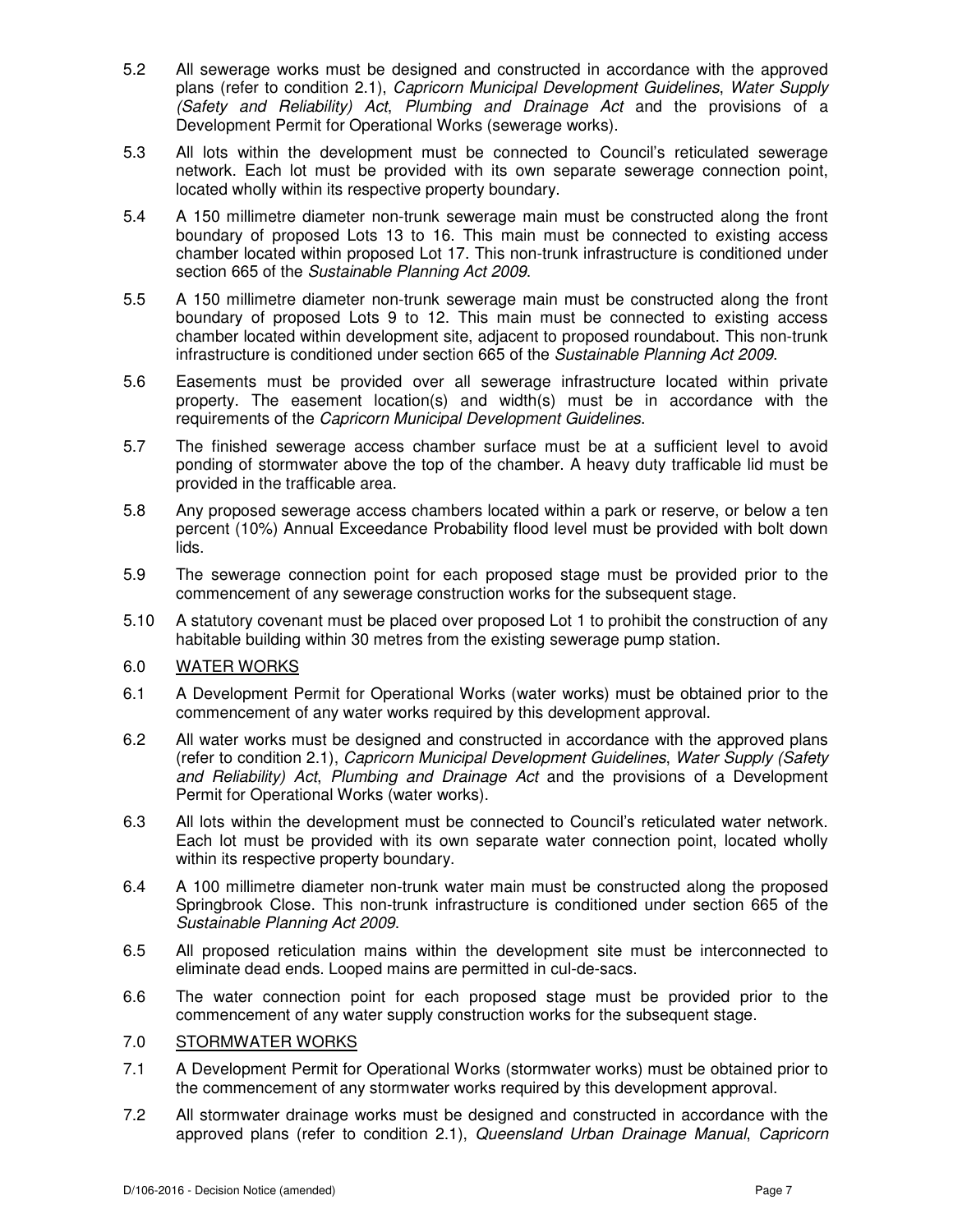Municipal Development Guidelines, sound engineering practice and the provisions of a Development Permit for Operational Works (stormwater works).

- 7.3 All stormwater must drain to a demonstrated lawful point of discharge and must not adversely affect surrounding land or infrastructure in comparison to the pre-development conditions, including but not limited to blocking, altering or diverting existing stormwater runoff patterns or having the potential to cause damage to other infrastructure.
- 7.4 Any application for a Development Permit for Operational Works (stormwater works) must include an assessment of how the development meets the water quality design objectives and performance outcomes in State Planning Policy 2014.
- 7.5 The development must not increase peak stormwater runoff for a selected range of storm events up to and including a one per cent (1%) Annual exceedance probability defined flood event, for the post-development conditions.
- 7.6 Each allotment must be designed so as to be flood free in a one per cent (1%) Annual exceedance probability defined flood event.
- 7.7 Easements must be provided over all land assessed to be within a one per cent (1%) Annual exceedance probability defined flood inundation area.

# 8.0 ROOF AND ALLOTMENT DRAINAGE WORKS

- 8.1 A Development Permit for Operational Works (roof and allotment drainage works) must be obtained prior to the commencement of any drainage works on the development site.
- 8.2 All roof and allotment drainage works must be designed and constructed in accordance with the approved plans (refer to condition 2.1), Queensland Urban Drainage Manual, Capricorn Municipal Development Guidelines, sound engineering practice and the provisions of a Development Permit for Operational Works (roof and allotment drainage works).
- 8.3 Proposed roof and allotment drainage outlet for Lots 1 to 8 must be constructed as independent outlets, privately owned. Alternatively, inter-allotment drainage along the rear of Lots 1 to 8 with a single outlet, covered by an easement.
- 9.0 SITE WORKS
- 9.1 A Development Permit for Operational Works (site works) must be obtained prior to the commencement of any site works on the development site.
- 9.2 Any application for a Development Permit for Operational Works (site works) must be accompanied by an earthworks plan that clearly identifies the following:
	- 9.2.1 the location of cut and/or fill;
	- 9.2.2 the type of fill to be used and the manner in which it is to be compacted;
	- 9.2.3 the quantum of fill to be deposited or removed and finished cut and/or fill levels;
	- 9.2.4 details of any proposed access routes that are intended to be used to transport fill to or from the development site; and
	- 9.2.5 the maintenance of access roads to and from the development site so that they are free of all cut and/or fill material and cleaned as necessary.
- 9.3 All earthworks must be undertaken in accordance with Australian Standard AS3798 "Guidelines on earthworks for commercial and residential developments".
- 9.4 Site works must be constructed such that they do not, at any time, in any way restrict, impair or change the natural flow of runoff water, or cause a nuisance or worsening to surrounding land or infrastructure.
- 9.5 Large trees must not be planted within one (1) metre of the centreline of any sewerage infrastructure; small shrubs and groundcover are acceptable.
- 9.6 All site works must be undertaken to ensure that there is:
	- 9.6.1 no increase in upstream or downstream flood levels for all levels of immunity up to a one percent (1%) Annual Exceedance Probability defined flood event;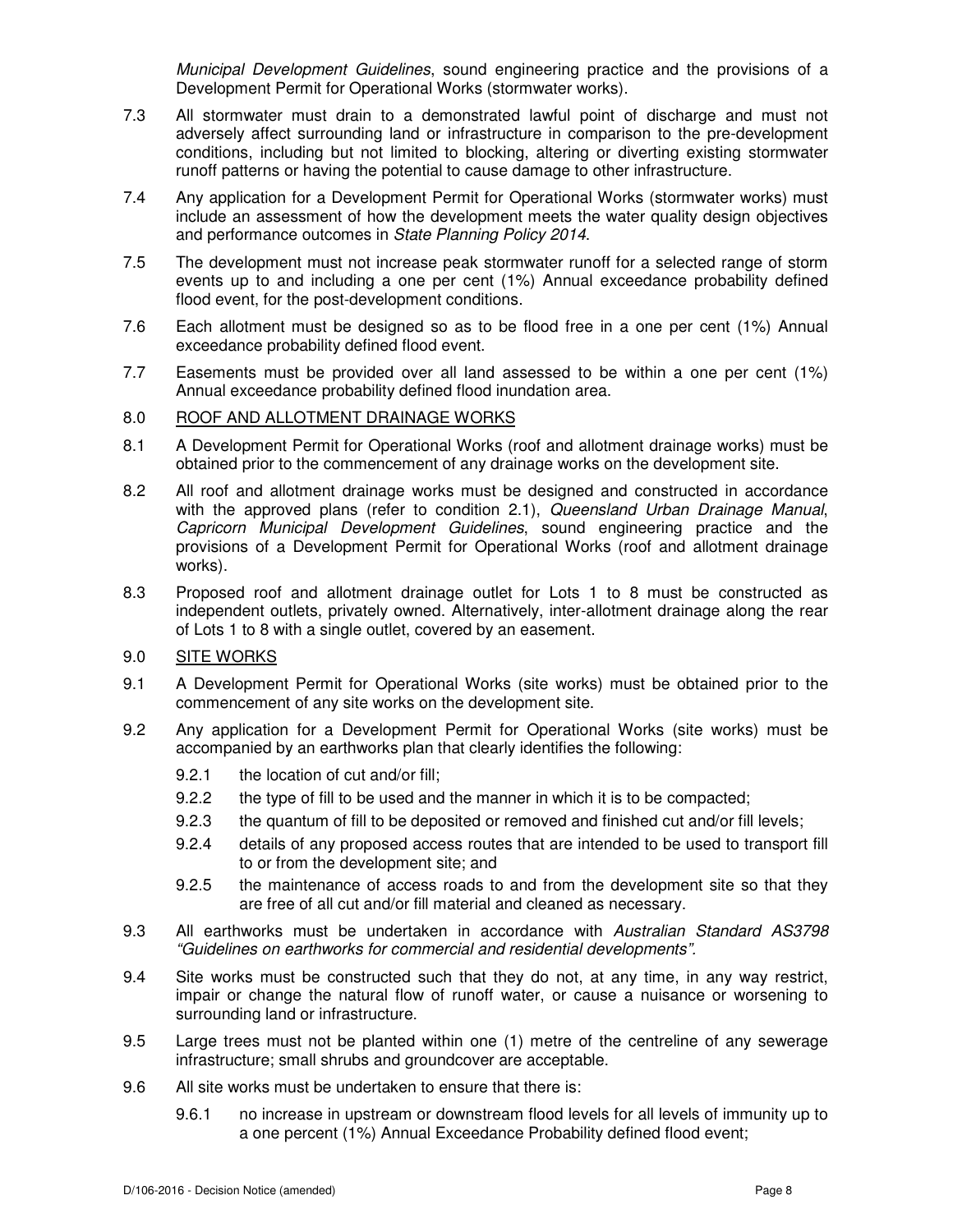- 9.6.2 no increase in velocity profiles, for which no remedy exists to prevent erosion and/or scouring. In the event that modelling shows non-compliance with the above, works must be undertaken within the system to satisfy the above criteria for development; and
- 9.6.3 a lawful point of discharge to which the developed flows from the land drain.

Easements will be required over any other land to accommodate the flows.

- 9.7 Any proposed retaining structures / retaining walls and their foundations must be wholly contained within private allotments and not to be constructed as Council-owned infrastructure.
- 9.8 Retaining structures above one (1) metre in height that are not incidental works to a Development Permit for Building Works, must not be constructed unless separately and specifically certified by a Registered Professional Engineer of Queensland and must be approved as part of a Development Permit for Operational Works (site works).

# 10.0 ELECTRICITY AND TELECOMMUNICATIONS

- 10.1 Underground electricity and telecommunication connections must be provided to the proposed development to the standards of the relevant authorities.
- 10.2 Evidence must be provided of a certificate of supply with the relevant service providers to provide each lot with live electricity and telecommunication connections, in accordance with the requirements of the relevant authorities prior to the issue of the Compliance Certificate for the Survey Plan.

## 11.0 ASSET MANAGEMENT

- 11.1 Any alteration necessary to electricity, telephone, water mains, sewerage mains, and/or public utility installations resulting from the development or in connection with the development, must be undertaken and completed at no cost to Council.
- 11.2 Any damage to existing stormwater, water supply and sewerage infrastructure, kerb and channel, pathway or roadway (including removal of concrete slurry from public land and Council infrastructure), that occurs while any works are being carried out in association with this development approval must be repaired at full cost to the developer. This includes the reinstatement of any existing traffic signs or pavement markings that may have been removed or damaged.
- 11.3 'As Constructed' information pertaining to assets to be handed over to Council and those which may have an impact on Council's existing and future assets must be provided prior to the issue of the Compliance Certificate for the Survey Plan. This information must be provided in accordance with the Asset Design and As Constructed Manual (ADAC).

# 12.0 ENVIRONMENTAL

- 12.1 Any application for a Development Permit for Operational Works must be accompanied by an Erosion and Sediment Control Plan that addresses, but is not limited to, the following:
	- (i) objectives;
	- (ii) site location and topography
	- (iii) vegetation;
	- (iv) site drainage;
	- (v) soils;
	- (vi) erosion susceptibility;
	- (vii) erosion risk;
	- (viii) concept;
	- (ix) design; and
	- (x) implementation,

for the construction and post construction phases of work.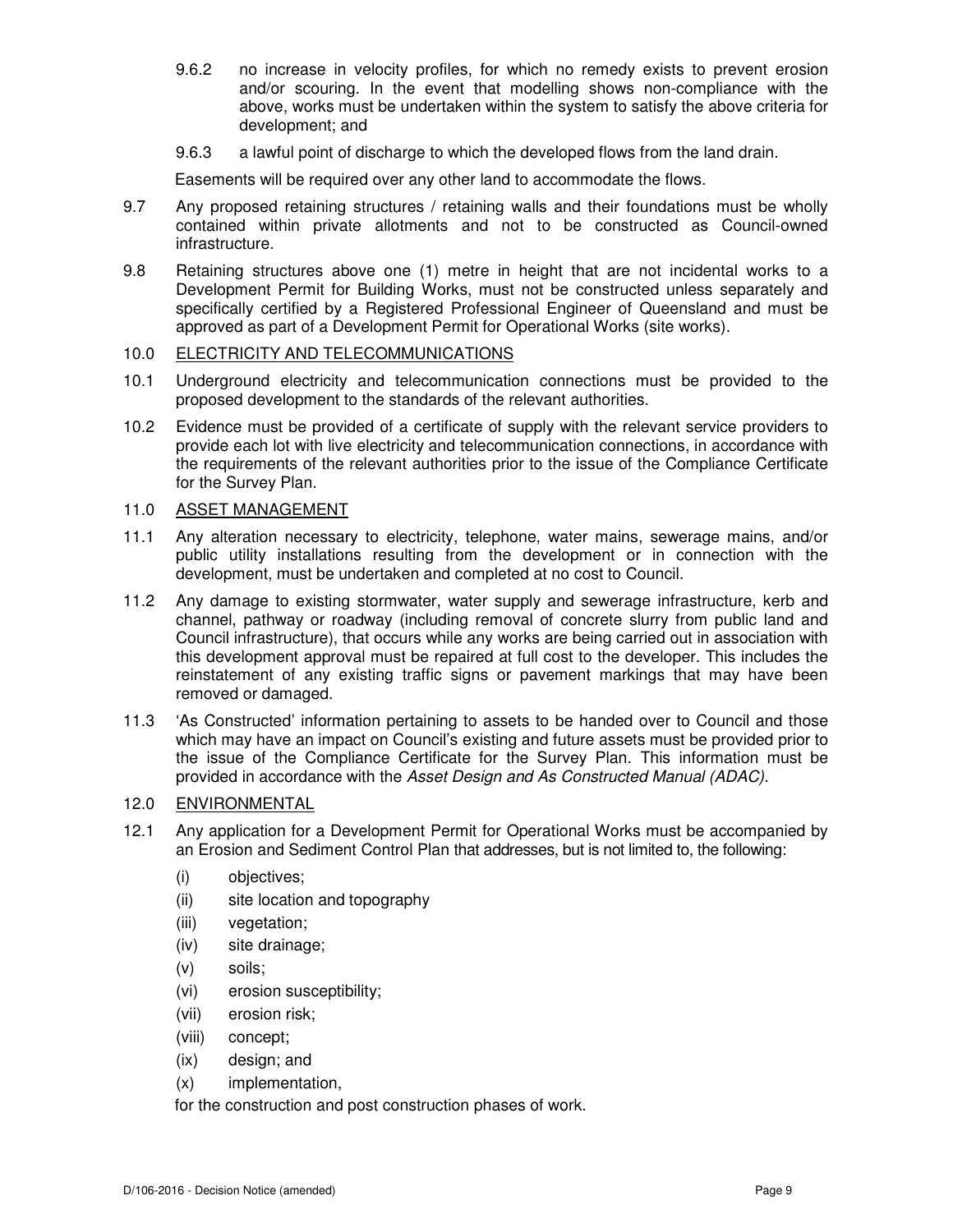- 12.2 An Erosion Control and Stormwater Control Management Plan prepared by a Registered Professional Engineer of Queensland in accordance with the Capricorn Municipal Design Guidelines, must be:
	- 12.2.1 implemented, monitored and maintained for the duration of the works, and until all exposed soil areas are permanently stabilised (for example, turfed, hydromulched, concreted, landscaped); and
	- 12.2.2 available on-site for inspection by Council Officers whilst all works are being carried out.

# 13.0 OPERATING PROCEDURES

13.1 All construction materials, waste, waste skips, machinery and contractors' vehicles must be located and stored or parked within the development site. Storage of materials or parking of construction machinery or contractors' vehicles must not occur within Springbrook Close.

# ADVISORY NOTES

## NOTE 1. Aboriginal Cultural Heritage

It is advised that under section 23 of the Aboriginal Cultural Heritage Act 2003, a person who carries out an activity must take all reasonable and practicable measures to ensure the activity does not harm Aboriginal cultural heritage (the "cultural heritage duty of care"). Maximum penalties for breaching the duty of care are listed in the Aboriginal cultural heritage legislation. The information on Aboriginal cultural heritage is available on the Department of Aboriginal and Torres Strait Islander and Multicultural Affairs website www.datsima.qld.gov.au.

## NOTE 2. Asbestos Removal

Any demolition and/or removal works involving asbestos materials must be undertaken in accordance with the requirements of the Work Health and Safety Act 2011 and Public Health Act 2005.

#### NOTE 3. General Environmental Duty

General environmental duty under the *Environmental Protection Act 1994* prohibits unlawful environmental nuisance caused by noise, aerosols, particles, dust, ash, fumes, light, odour or smoke beyond the boundaries of the development site during all stages of the development including earthworks, construction and operation.

# NOTE 4. General Safety Of Public During Construction

The Work Health and Safety Act 2011 and Manual of Uniform Traffic Control Devices must be complied with in carrying out any construction works, and to ensure safe traffic control and safe public access in respect of works being constructed on a road.

## NOTE 5. Stormwater Management Report

Stage based stormwater management report is required for all the future stages. Stage based stormwater management plan must comply with the recommendation of approved stormwater management plan submitted as part of MCU (D-R/76-2005) and ROL (D-R/2385-2007) development.

# NOTE 6. Infrastructure Charges Notice

 This application is subject to infrastructure charges in accordance with Council policies. The charges are presented on an Infrastructure Charges Notice.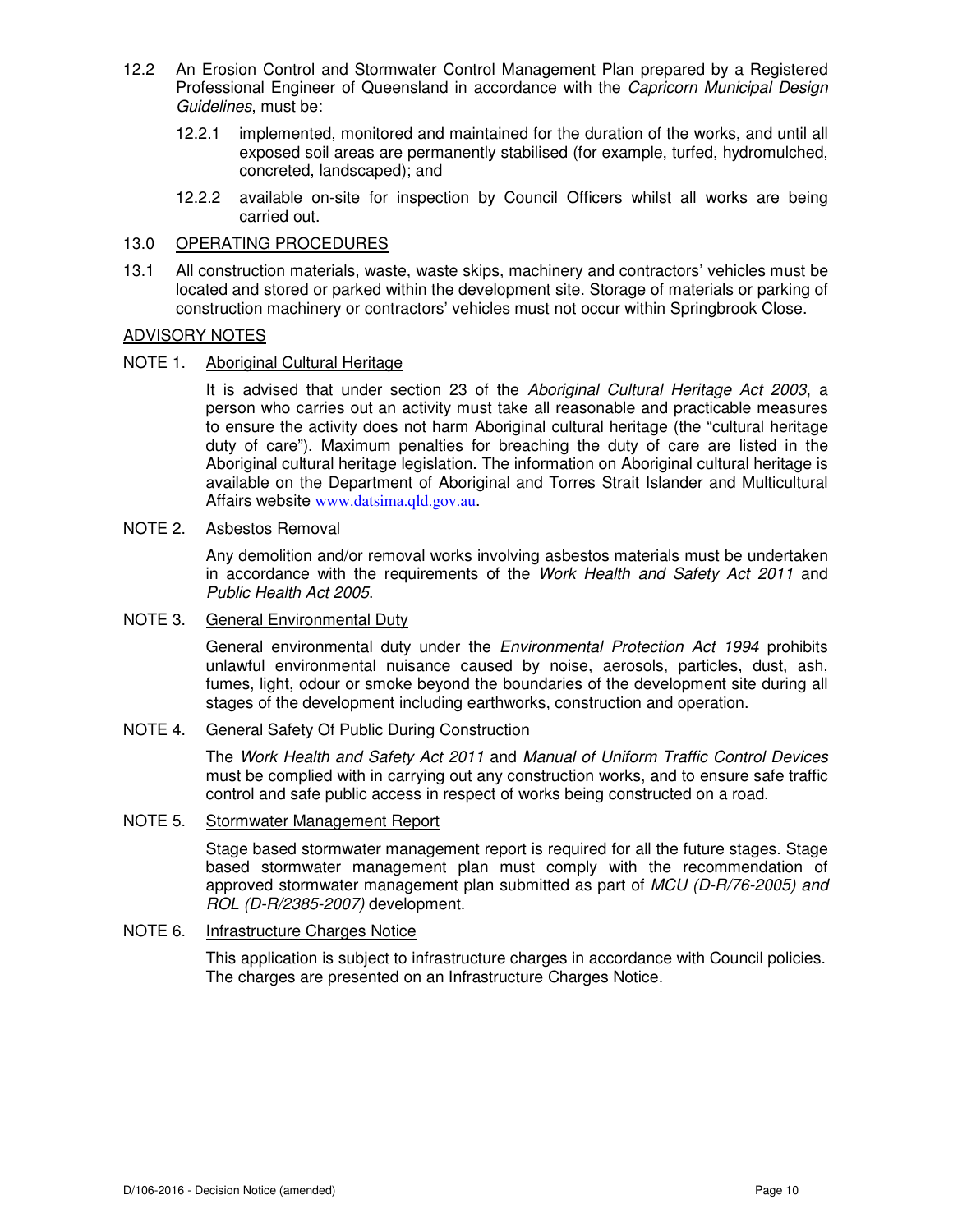

# **Attachment 2 - Appeal Rights**

PLANNING ACT 2016

The following is an extract from the Planning Act 2016 (Chapter 6)

#### **Appeal rights**

#### **229 Appeals to tribunal or P&E Court**

- (1) Schedule 1 states—
	- (a) matters that may be appealed to— (i) either a tribunal or the P&E Court; or (ii) only a tribunal; or (iii) only the P&E Court; and
	- (b) the person—
		- (i) who may appeal a matter (the **appellant**); and (ii) who is a respondent in an appeal of the matter; and (iii) who is a co-respondent in an appeal of the matter; and
		- (iv) who may elect to be a co-respondent in an appeal of the matter.
- (2) An appellant may start an appeal within the appeal period.
- (3) The **appeal period** is—
	- (a) for an appeal by a building advisory agency—10 business days after a decision notice for the decision is given to the agency or
	- (b) for an appeal against a deemed refusal—at any time after the deemed refusal happens; or
	- (c) for an appeal against a decision of the Minister, under chapter 7, part 4, to register premises or to renew the registration of premises—20 business days after a notice is published under section 269(3)(a) or (4); or
	- (d) for an appeal against an infrastructure charges notice— 20 business days after the infrastructure charges notice is given to the person; or
	- (e) for an appeal about a deemed approval of a development application for which a decision notice has not been given—30 business days after the applicant gives the deemed approval notice to the assessment manager; or
	- (f) for any other appeal—20 business days after a notice of the decision for the matter, including an enforcement notice, is given to the person.
	- Note—

See the P&E Court Act for the court's power to extend the appeal period.

- (4) Each respondent and co-respondent for an appeal may be heard in the appeal.
- (5) If an appeal is only about a referral agency's response, the assessment manager may apply to the tribunal or P&E Court to withdraw from the appeal.
- (6) To remove any doubt, it is declared that an appeal against an infrastructure charges notice must not be about—
	- (a) the adopted charge itself; or
	- (b) for a decision about an offset or refund—
		- (i) the establishment cost of trunk infrastructure identified in a LGIP; or
	- (ii) the cost of infrastructure decided using the method included in the local government's charges resolution.

#### **230 Notice of appeal**

- (1) An appellant starts an appeal by lodging, with the registrar of the tribunal or P&E Court, a notice of appeal that— (a) is in the approved form; and
	- (b) succinctly states the grounds of the appeal.
- (2) The notice of appeal must be accompanied by the required fee.
- (3) The appellant or, for an appeal to a tribunal, the registrar must, within the service period, give a copy of the notice of appeal to—
	- (a) the respondent for the appeal; and
	- (b) each co-respondent for the appeal; and
- (c) for an appeal about a development application under schedule 1, table 1, item 1—each principal submitter for the development application; and
- (d) for an appeal about a change application under schedule 1, table 1, item 2—each principal submitter for the change application; and
- (e) each person who may elect to become a co-respondent for the appeal, other than an eligible submitter who is not a principal submitter in an appeal under paragraph (c) or (d); and
- (f) for an appeal to the P&E Court—the chief executive; and
- (g) for an appeal to a tribunal under another Act—any other
- person who the registrar considers appropriate.

#### (4) The **service period** is—

- (a) if a submitter or advice agency started the appeal in the P&E Court-2 business days after the appeal is started; or
- (b) otherwise—10 business days after the appeal is started.
- (5) A notice of appeal given to a person who may elect to be a co-respondent must state the effect of subsection
- (6) A person elects to be a co-respondent by filing a notice of election, in the approved form, within 10 business days after the notice of appeal is given to the person*.*

#### **231 Other appeals**

- (1) Subject to this chapter, schedule 1 and the P&E Court Act, unless the Supreme Court decides a decision or other matter under this Act is affected by jurisdictional error, the decision or matter is non-appealable.
- (2) The Judicial Review Act 1991, part 5 applies to the decision or matter to the extent it is affected by jurisdictional error.
- (3) A person who, but for subsection (1) could have made an application under the Judicial Review Act 1991 in relation to the decision or matter, may apply under part 4 of that Act for a statement of reasons in relation to the decision or matter.
- (4) In this section— **decision** includes—
	- (a) conduct engaged in for the purpose of making a decision; and
	- (b) other conduct that relates to the making of a decision; and
	- (c) the making of a decision or the failure to make a decision; and
	- (d) a purported decision; and
	- (e) a deemed refusal.
- **non-appealable**, for a decision or matter, means the decision or matter—
	- (a) is final and conclusive; and
	- (b) may not be challenged, appealed against, reviewed, quashed, set aside or called into question in any other way under the Judicial Review Act 1991 or otherwise, whether by the Supreme Court, another court, a tribunal or another entity; and
	- (c) is not subject to any declaratory, injunctive or other order of the Supreme Court, another court, a tribunal or another entity on any ground.

#### **232 Rules of the P&E Court**

- (1) A person who is appealing to the P&E Court must comply with the rules of the court that apply to the appeal.
- (2) However, the P&E Court may hear and decide an appeal even if the person has not complied with rules of the P&E Court.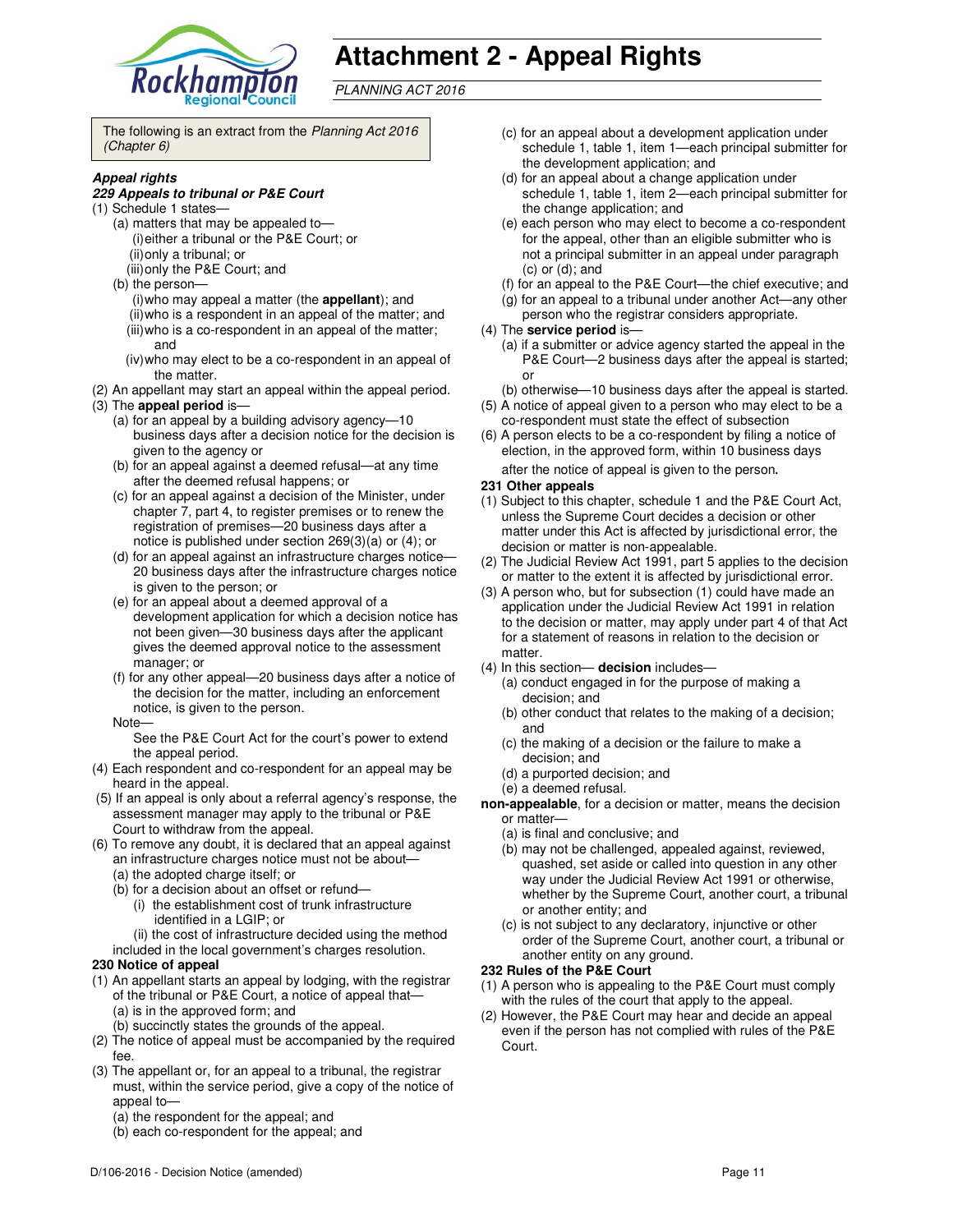

# **Appeal Rights**

PLANNING ACT 2016

# **Schedule 1**

#### **Appeals section 229 1 Appeal rights and parties to appeals**

- (1) Table 1 states the matters that may be appealed to—(a) the P&E court; or (b) a tribunal.
- (2) However, table 1 applies to a tribunal only if the matter involves—
	- (a) the refusal, or deemed refusal of a development application, for—
	- (i) a material change of use for a classified building; or
	- (ii) operational work associated with building work, a retaining wall, or a tennis court; or (b) a provision of a development approval for—
	- (i) a material change of use for a classified building; or
- (ii) operational work associated with building work, a retaining wall, or a tennis court; or
	- (c) if a development permit was applied for—the decision to give a preliminary approval for—
		- (i) a material change of use for a classified building; or
		- (ii) operational work associated with building work, a retaining wall, or a tennis court; or
	- (d) a development condition if—
		- (i) the development approval is only for a material change of use that involves the use of a building classified under the Building Code as a class 2 building; and
		- (ii) the building is, or is proposed to be, not more than 3 storeys; and
		- (iii) the proposed development is for not more than 60 sole-occupancy units; or
	- (e) a decision for, or a deemed refusal of, an extension application for a development approval that is only for a material change of use of a classified building; or
	- (f) a decision for, or a deemed refusal of, a change application for a development approval that is only for a material change of use of a classified building; or
	- (g) a matter under this Act, to the extent the matter relates to—
		- (i) the Building Act, other than a matter under that Act that may or must be decided by the Queensland Building and Construction Commission; or
		- (ii) the Plumbing and Drainage Act, part 4 or 5; or
	- (h) a decision to give an enforcement notice in relation to a matter under paragraphs (a) to (g); or
	- (i) a decision to give an infrastructure charges notice; or
	- (j) the refusal, or deemed refusal, of a conversion application; or
	- (k) a matter that, under another Act, may be appealed to the tribunal; or
	- (l) a matter prescribed by regulation.
- (3) Also, table 1 does not apply to a tribunal if the matter
- involves—
	- (a) for a matter in subsection  $(2)(a)$  to  $(d)$ 
		- (i) a development approval for which the development application required impact assessment; and
		- (ii) a development approval in relation to which the assessment manager received a properly made submission for the development application; or
	- (b) a provision of a development approval about the identification or inclusion, under a variation approval, of a matter for the development.
- (4) Table 2 states the matters that may be appealed only to the P&E Court.
- (5) Table 3 states the matters that may be appealed only to the tribunal.
- (6) In each table—
	- (a) column 1 states the appellant in the appeal; and
	- (b) column 2 states the respondent in the appeal; and
	- (c) column 3 states the co-respondent (if any) in the appeal; and
	- (d) column 4 states the co-respondents by election (if any) in the appeal.
- (7) If the chief executive receives a notice of appeal under section 230(3)(f), the chief executive may elect to be a corespondent in the appeal.

| Table 1<br>Appeals to the P&E Court and, for certain matters, to a tribunal                                                                                                                                                                                                                                                                    |                                   |                                                                          |                                                                                               |  |
|------------------------------------------------------------------------------------------------------------------------------------------------------------------------------------------------------------------------------------------------------------------------------------------------------------------------------------------------|-----------------------------------|--------------------------------------------------------------------------|-----------------------------------------------------------------------------------------------|--|
| 1. Development applications<br>An appeal may be made against-<br>(a) the refusal of all or part of the development application; or<br>(b) the deemed refusal of the development application; or<br>(c) a provision of the development approval; or<br>(d) if a development permit was applied for—the decision to give a preliminary approval. |                                   |                                                                          |                                                                                               |  |
| Column 1<br>Appellant                                                                                                                                                                                                                                                                                                                          | Column <sub>2</sub><br>Respondent | Column 3<br>Co-respondent                                                | Column 4<br>Co-respondent by election                                                         |  |
| The applicant                                                                                                                                                                                                                                                                                                                                  | The assessment<br>manager         | (if any)<br>If the appeal is about<br>a concurrence<br>agency's referral | (if any)<br>1 A concurrence agency that is<br>not a co-respondent<br>2 If a chosen Assessment |  |

response—the

manager is the respondent-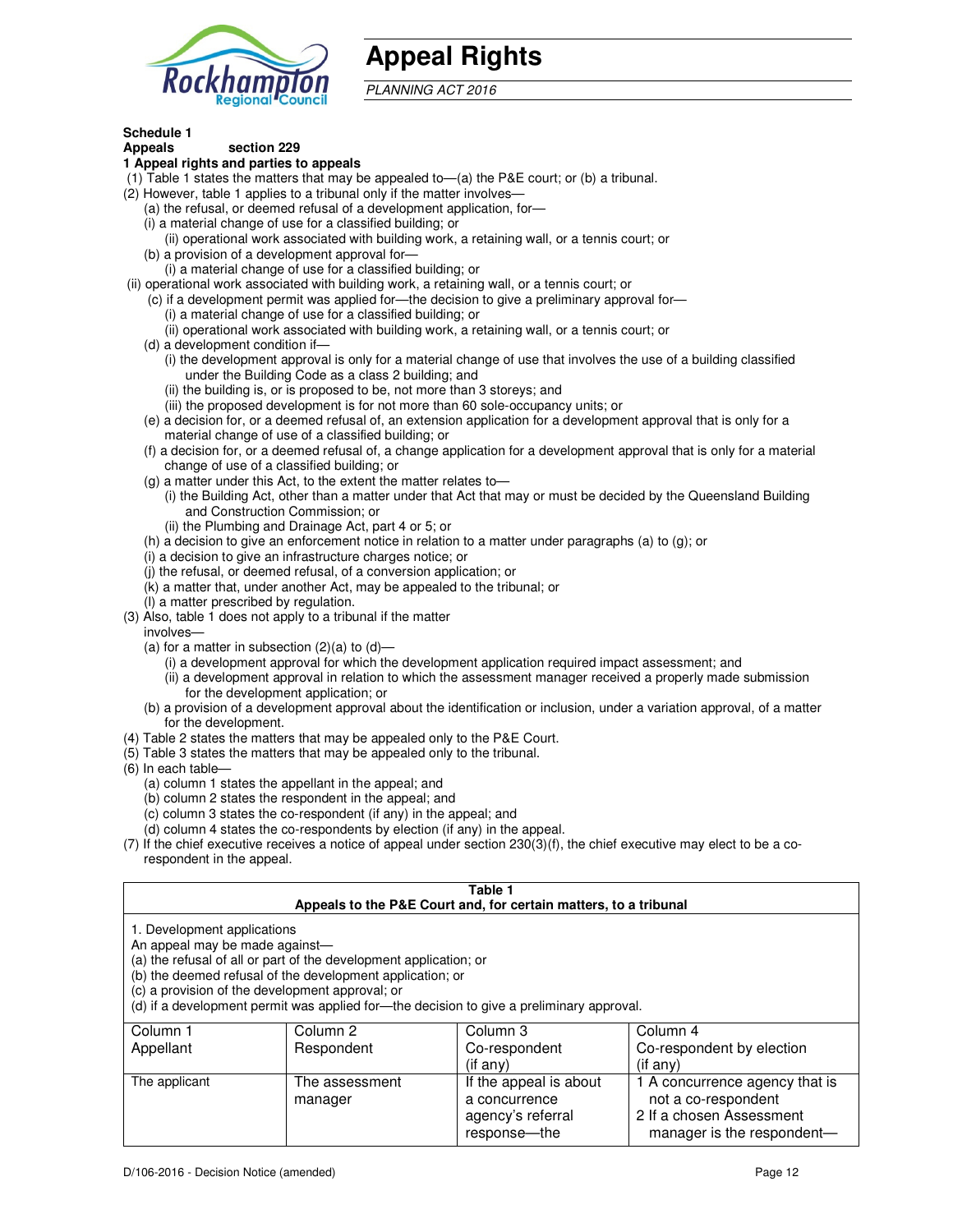| Table 1<br>Appeals to the P&E Court and, for certain matters, to a tribunal                                                                                                                                                                                                                                                                                                                                                                                                                                                                                                                                                                                                                                                                                                                                                                                                                                                                                       |                                   |                                                                 |                                                                                                                                                                                                                                                                                                                                                 |
|-------------------------------------------------------------------------------------------------------------------------------------------------------------------------------------------------------------------------------------------------------------------------------------------------------------------------------------------------------------------------------------------------------------------------------------------------------------------------------------------------------------------------------------------------------------------------------------------------------------------------------------------------------------------------------------------------------------------------------------------------------------------------------------------------------------------------------------------------------------------------------------------------------------------------------------------------------------------|-----------------------------------|-----------------------------------------------------------------|-------------------------------------------------------------------------------------------------------------------------------------------------------------------------------------------------------------------------------------------------------------------------------------------------------------------------------------------------|
|                                                                                                                                                                                                                                                                                                                                                                                                                                                                                                                                                                                                                                                                                                                                                                                                                                                                                                                                                                   |                                   | concurrence agency                                              | the prescribed assessment<br>manager<br>3 Any eligible advice agency for<br>the application<br>4 Any eligible submitter for the<br>application                                                                                                                                                                                                  |
| 2. Change applications<br>An appeal may be made against-<br>(a) a responsible entity's decision for a change application, other than a decision made by the P&E court; or<br>(b) a deemed refusal of a change application.                                                                                                                                                                                                                                                                                                                                                                                                                                                                                                                                                                                                                                                                                                                                        |                                   |                                                                 |                                                                                                                                                                                                                                                                                                                                                 |
| Column 1<br>Appellant                                                                                                                                                                                                                                                                                                                                                                                                                                                                                                                                                                                                                                                                                                                                                                                                                                                                                                                                             | Column <sub>2</sub><br>Respondent | Column <sub>3</sub><br>Co-respondent<br>(if any)                | Column 4<br>Co-respondent by election<br>(if any)                                                                                                                                                                                                                                                                                               |
| 1 The applicant<br>2 If the responsible<br>entity is the<br>assessment<br>manager-an<br>affected entity that<br>gave a pre-request<br>notice or response<br>notice                                                                                                                                                                                                                                                                                                                                                                                                                                                                                                                                                                                                                                                                                                                                                                                                | The responsible<br>entity         | If an affected entity<br>starts the appeal-the<br>applicant     | 1 A concurrence agency for the<br>development application<br>2 If a chosen assessment<br>manager is the respondent-<br>the prescribed assessment<br>manager<br>3 A private certifier for the<br>development application<br>4 Any eligible advice agency for<br>the change application<br>5 Any eligible submitter for the<br>change application |
| 3. Extension applications<br>An appeal may be made against-<br>(a) the assessment manager's decision about an extension application; or<br>(b) a deemed refusal of an extension application.                                                                                                                                                                                                                                                                                                                                                                                                                                                                                                                                                                                                                                                                                                                                                                      |                                   |                                                                 |                                                                                                                                                                                                                                                                                                                                                 |
| Column 1<br>Appellant                                                                                                                                                                                                                                                                                                                                                                                                                                                                                                                                                                                                                                                                                                                                                                                                                                                                                                                                             | Column <sub>2</sub><br>Respondent | Column 3<br>Co-respondent<br>(if any)                           | Column 4<br>Co-respondent by election<br>(if any)                                                                                                                                                                                                                                                                                               |
| 1 1 The applicant<br>2 For a matter other<br>than a deemed<br>refusal of an<br>extension<br>application $-$ a<br>concurrence<br>agency, other than<br>the chief executive,<br>for the application                                                                                                                                                                                                                                                                                                                                                                                                                                                                                                                                                                                                                                                                                                                                                                 | The assessment<br>manager         | If a concurrence<br>agency starts the<br>appeal - the applicant | If a chosen assessment<br>manager is the respondent - the<br>prescribed assessment manager                                                                                                                                                                                                                                                      |
| 4. Infrastructure charges notices<br>An appeal may be made against an infrastructure charges notice on 1 or more of the following grounds<br>a) The notice involved an error relating to $-$<br>(i) The application of the relevant adopted charge; or<br>Examples of errors in applying an adopted charge -<br>The incorrect application of gross floor area for a non-residential development<br>Applying an incorrect 'use category', under a regulation, to the development<br>The working out of extra demands, for section 120; or<br>(i)<br>An offset or refund; or<br>(ii)<br>b) The was no decision about an offset or refund; or<br>c) If the infrastructure charges notice states a refund will be given – the timing for giving the refund; or<br>d) The amount of the charge is so unreasonable that no reasonable relevant local government could have<br>imposed the amount.<br>Column <sub>1</sub><br>Column <sub>2</sub><br>Column 3<br>Column 4 |                                   |                                                                 |                                                                                                                                                                                                                                                                                                                                                 |
| Appellant                                                                                                                                                                                                                                                                                                                                                                                                                                                                                                                                                                                                                                                                                                                                                                                                                                                                                                                                                         | Respondent                        | Co-respondent                                                   | Co-respondent by election                                                                                                                                                                                                                                                                                                                       |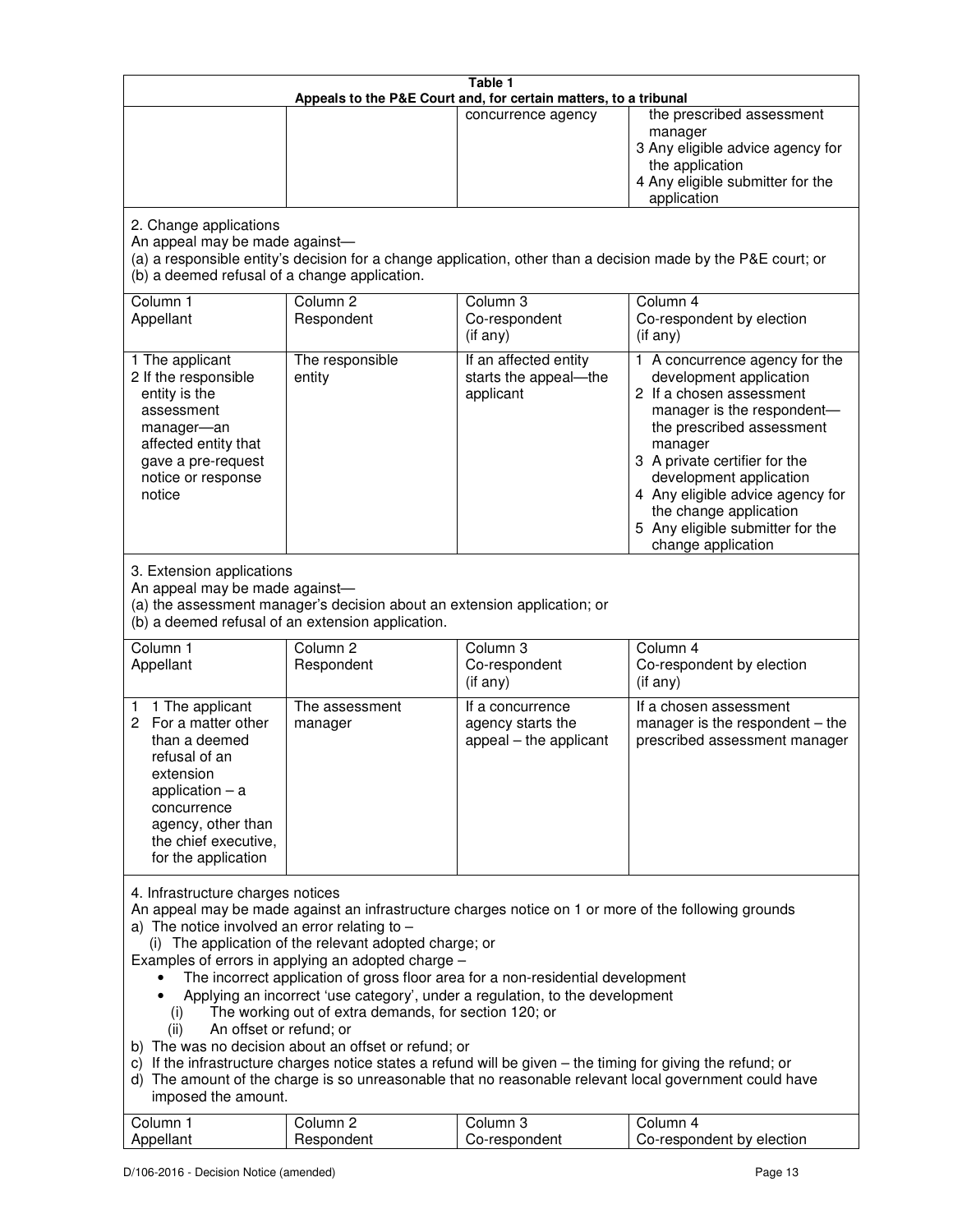| Table 1<br>Appeals to the P&E Court and, for certain matters, to a tribunal                                                                                                                                                                                                                                                                     |                                                                                                                            |                                                                                                                         |                                                                                                                                                                            |
|-------------------------------------------------------------------------------------------------------------------------------------------------------------------------------------------------------------------------------------------------------------------------------------------------------------------------------------------------|----------------------------------------------------------------------------------------------------------------------------|-------------------------------------------------------------------------------------------------------------------------|----------------------------------------------------------------------------------------------------------------------------------------------------------------------------|
|                                                                                                                                                                                                                                                                                                                                                 |                                                                                                                            | $(i f \n{any})$                                                                                                         | (if any)                                                                                                                                                                   |
| The person given the<br>Infrastructure charges<br>notice                                                                                                                                                                                                                                                                                        | The local government<br>that gave the<br>infrastructure charges<br>notice                                                  |                                                                                                                         |                                                                                                                                                                            |
| 5. Conversion applications<br>An appeal may be made against-<br>(a) the refusal of a conversion application; or                                                                                                                                                                                                                                 | (b) a deemed refusal of a conversion application.                                                                          |                                                                                                                         |                                                                                                                                                                            |
| Column 1<br>Appellant                                                                                                                                                                                                                                                                                                                           | Column <sub>2</sub><br>Respondent                                                                                          | Column 3<br>Co-respondent<br>(if any)                                                                                   | Column 4<br>Co-respondent by election<br>(if any)                                                                                                                          |
| The applicant                                                                                                                                                                                                                                                                                                                                   | The local government<br>to which the conversion<br>application was made                                                    |                                                                                                                         | $\overline{a}$                                                                                                                                                             |
| 6. Enforcement notices                                                                                                                                                                                                                                                                                                                          | An appeal may be made against the decision to give an enforcement notice.                                                  |                                                                                                                         |                                                                                                                                                                            |
| Column 1<br>Appellant                                                                                                                                                                                                                                                                                                                           | Column <sub>2</sub><br>Respondent                                                                                          | Column <sub>3</sub><br>Co-respondent<br>(if any)                                                                        | Column 4<br>Co-respondent by election<br>(if any)                                                                                                                          |
| The person given the<br>enforcement notice                                                                                                                                                                                                                                                                                                      | The enforcement<br>authority                                                                                               |                                                                                                                         | If the enforcement authority is<br>not the local government for<br>the premises in relation to which<br>the offence is alleged to have<br>happened-the local<br>government |
|                                                                                                                                                                                                                                                                                                                                                 |                                                                                                                            | Table 2<br>Appeals to the P&E Court only                                                                                |                                                                                                                                                                            |
| 1. Appeals from tribunal<br>An appeal may be made against a decision of a tribunal, other than a decision under<br>section 252, on the ground of-<br>(a) an error or mistake in law on the part of the tribunal; or<br>(b) jurisdictional error.                                                                                                |                                                                                                                            |                                                                                                                         |                                                                                                                                                                            |
| Column 1<br>Appellant                                                                                                                                                                                                                                                                                                                           | Column <sub>2</sub><br>Respondent                                                                                          | Column 3<br>Co-respondent<br>(i f any)                                                                                  | Column 4<br>Co-respondent by election<br>(i f any)                                                                                                                         |
| A party to the<br>proceedings for the<br>decision                                                                                                                                                                                                                                                                                               | The other party to the<br>proceedings for the<br>decision                                                                  |                                                                                                                         |                                                                                                                                                                            |
| 2. Eligible submitter appeals<br>An appeal may be made against the decision to give a development approval, or an approval for a change<br>application, to the extent that the decision relates to-<br>(a) any part of the development application for the development approval that required impact assessment; or<br>(b) a variation request. |                                                                                                                            |                                                                                                                         |                                                                                                                                                                            |
| Column 1<br>Appellant                                                                                                                                                                                                                                                                                                                           | Column 2<br>Respondent                                                                                                     | Column 3<br>Co-respondent<br>(if any)                                                                                   | Column 4<br>Co-respondent by election<br>(if any)                                                                                                                          |
| 1 For a development<br>application-an<br>eligible submitter for<br>the development<br>application<br>2 For a change<br>application-an                                                                                                                                                                                                           | 1 For a development<br>application-the<br>assessment<br>manager<br>2 For a change<br>application-the<br>responsible entity | 1 The applicant<br>2 If the appeal is about<br>a concurrence<br>agency's referral<br>response-the<br>concurrence agency | Another eligible<br>submitter for the<br>application                                                                                                                       |

eligible submitter for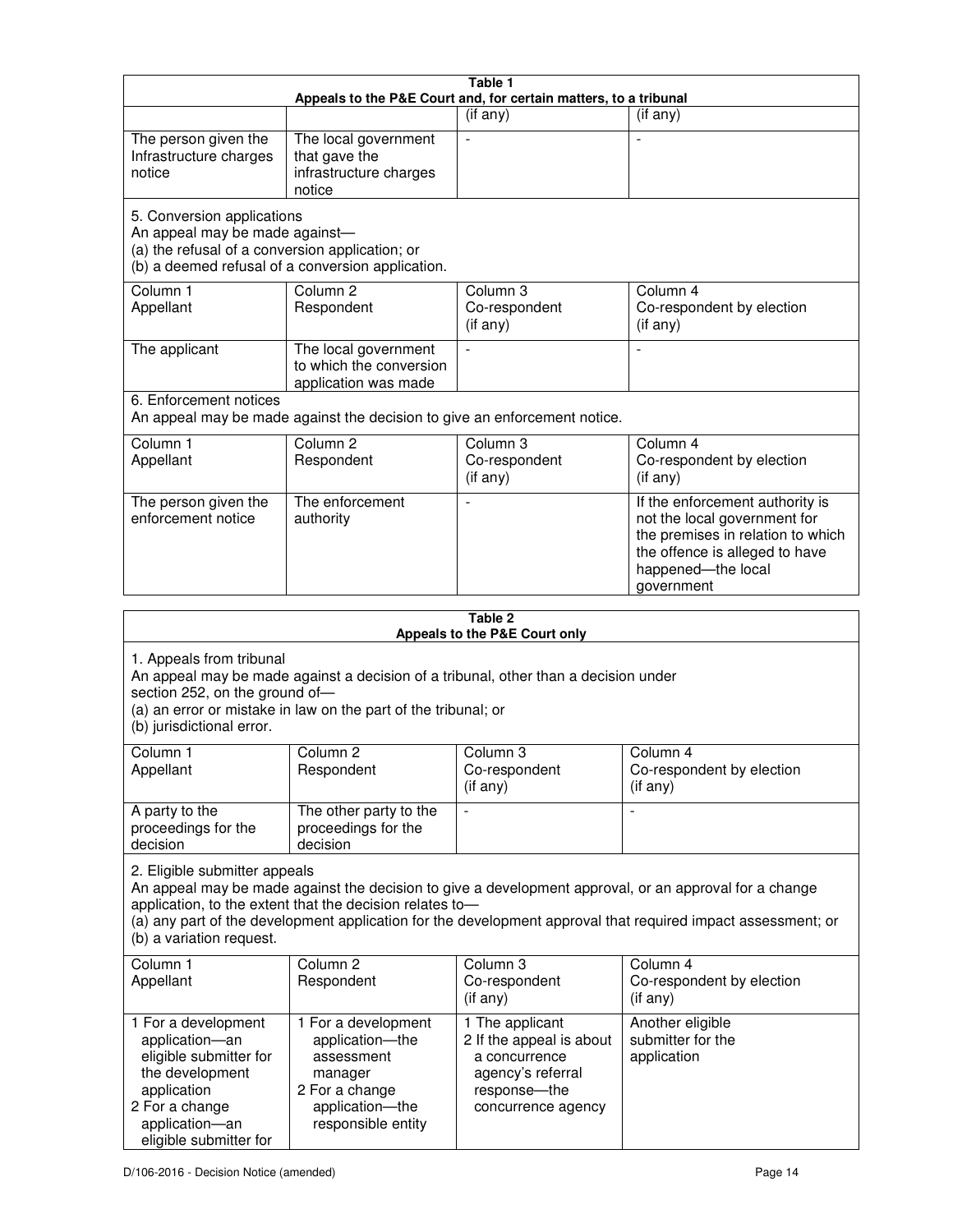| Table 2<br>Appeals to the P&E Court only                                                                                                                                                                                                                                                                                                                                                                           |                                                                                                                            |                                                                                                                         |                                                                                        |
|--------------------------------------------------------------------------------------------------------------------------------------------------------------------------------------------------------------------------------------------------------------------------------------------------------------------------------------------------------------------------------------------------------------------|----------------------------------------------------------------------------------------------------------------------------|-------------------------------------------------------------------------------------------------------------------------|----------------------------------------------------------------------------------------|
| the change<br>application                                                                                                                                                                                                                                                                                                                                                                                          |                                                                                                                            |                                                                                                                         |                                                                                        |
| 3. Eligible submitter and eligible advice agency appeals<br>An appeal may be made against a provision of a development approval, or failure to<br>include a provision in the development approval, to the extent the matter relates to-<br>(a) any part of the development application or the change application, for the development approval, that<br>required impact assessment; or<br>(b) a variation request. |                                                                                                                            |                                                                                                                         |                                                                                        |
| Column 1<br>Appellant                                                                                                                                                                                                                                                                                                                                                                                              | Column <sub>2</sub><br>Respondent                                                                                          | Column 3<br>Co-respondent<br>(if any)                                                                                   | Column 4<br>Co-respondent by election<br>(if any)                                      |
| 1 For a development<br>application-an<br>eligible submitter for<br>the development<br>application<br>2 For a change<br>application-an<br>eligible submitter for<br>the change<br>application<br>3 An eligible advice<br>agency for the<br>development<br>application or change<br>application                                                                                                                      | 1 For a development<br>application-the<br>assessment<br>manager<br>2 For a change<br>application-the<br>responsible entity | 1 The applicant<br>2 If the appeal is about<br>a concurrence<br>agency's referral<br>response-the<br>concurrence agency | Another eligible submitter for the<br>application                                      |
| 4. Compensation claims<br>An appeal may be made against-<br>(a) a decision under section 32 about a compensation claim; or<br>(b) a decision under section 265 about a claim for compensation; or<br>(c) a deemed refusal of a claim under paragraph (a) or (b).                                                                                                                                                   |                                                                                                                            |                                                                                                                         |                                                                                        |
| Column <sub>1</sub><br>Appellant                                                                                                                                                                                                                                                                                                                                                                                   | Column <sub>2</sub><br>Respondent                                                                                          | Column 3<br>Co-respondent<br>(if any)                                                                                   | Column 4<br>Co-respondent by election<br>(if any)                                      |
| A person dissatisfied<br>with the decision                                                                                                                                                                                                                                                                                                                                                                         | The local<br>government to which<br>the claim was made                                                                     |                                                                                                                         |                                                                                        |
| 5. Registered premises<br>An appeal may be made against a decision of the Minister under chapter 7, part 4.                                                                                                                                                                                                                                                                                                        |                                                                                                                            |                                                                                                                         |                                                                                        |
| Column 1<br>Appellant                                                                                                                                                                                                                                                                                                                                                                                              | Column <sub>2</sub><br>Respondent                                                                                          | Column <sub>3</sub><br>Co-respondent<br>(if any)                                                                        | Column 4<br>Co-respondent by election<br>(if any)                                      |
| 1 A person given a<br>decision notice about<br>the decision<br>2 If the decision is to<br>register premises or<br>renew the<br>registration of<br>premises-an owner<br>or occupier of<br>premises in the<br>affected area for the<br>registered premises<br>who is dissatisfied<br>with the decision                                                                                                               | The Minister                                                                                                               | $\blacksquare$                                                                                                          | If an owner or occupier starts the<br>appeal – the owner of the<br>registered premises |